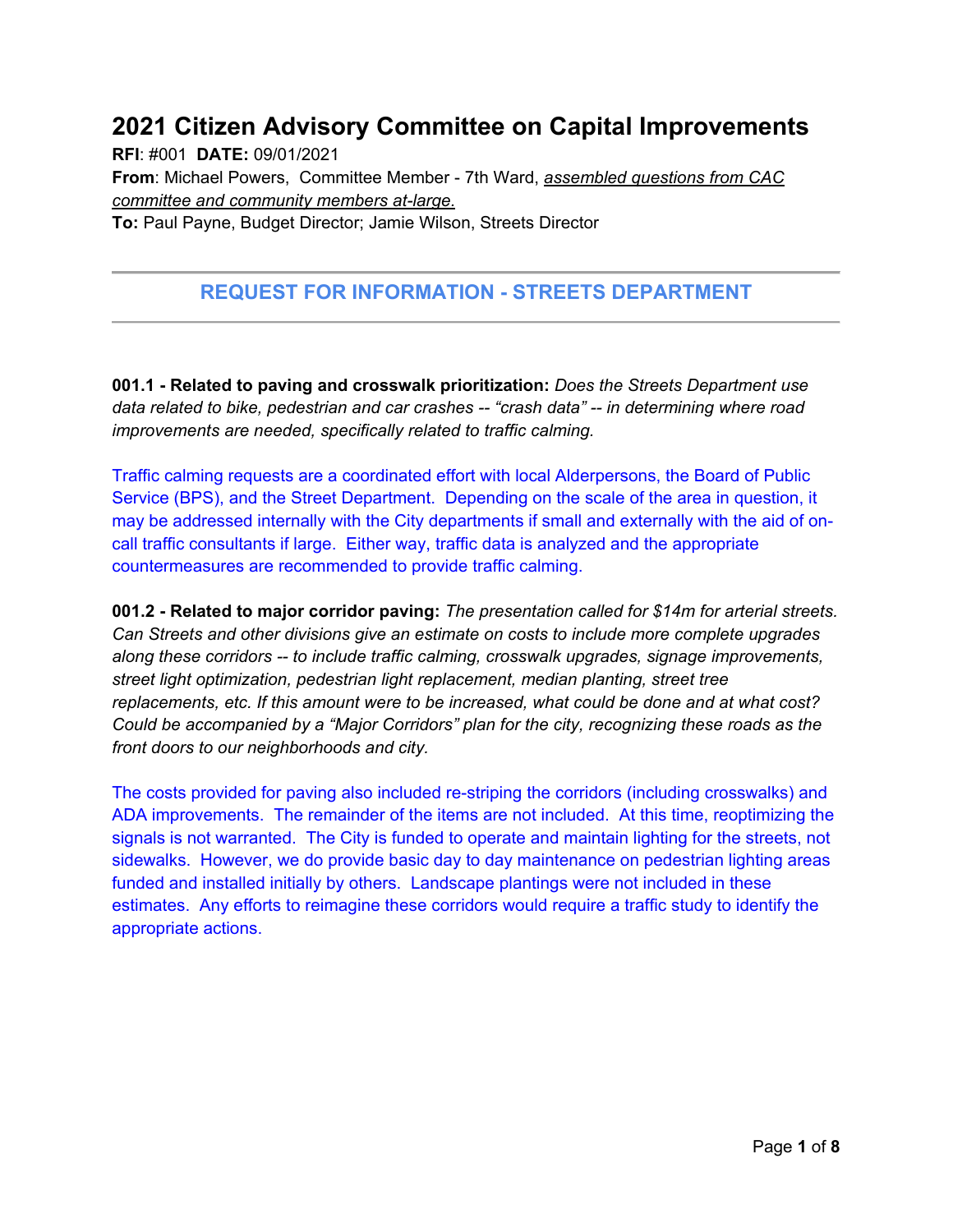**001.3 -***.* **Related to LED replacement:** *Can this cost be spread out over a longer period, or potentially partially funded to encourage a funding match from a partner -- like Ameren. Higher crime areas, commercial corridors, parks could be prioritized and other funds made available for other categories focused on Economic Development opportunities.* 

If funded through this effort the LED replacements would be over several years. Otherwise the replacements would occur over time through our normal maintenance replacements. I am not aware of any Ameren assistance programs of this nature, but certainly open to the possibilities.

**001.4 - Related to roads chosen for repaving:** *Is there any attention/ consideration given to neighborhood commercial corridors? Tamm and Clayton in Dogtown, Ivory Triangle, Locust, Salisbury, Grand Water Tower -- areas where these improvements can positively impact small, locally-owned businesses. Can the License Collector provide a map of retail licenses or sales tax collection data that can be compared with the paving plan laid out in this CIP?* 

The streets we proposed were major arterials. As such, they are the most active and heaviest in terms of average daily traffic - spanning the length of the City from north to south. There are several lower classes of streets that carry subsequently lower traffic volumes including minor arterials, major collectors, minor collectors, and local/neighborhood streets. While all of these streets need attention in terms of paving, the highest priority, most active routes were chosen first. I'm sure a good amount of data is available by others in a number of ways to detail the tax revenue generated along all of the corridors.

**001.5 - Related to street sweeping:** *Is there any capital dollars that can be spent to address litter along major corridors? We currently sweep these commercial corridors that carry most of our traffic at the same frequency as our far-less-traveled residential streets. If we funded an additional street sweeper, would Streets dedicate staff and adjust policy to ensure major corridors are clear(er) of debris? In terms of operational savings, this will reduce the number of special requests coming from CSB for this city service.* 

This is something Streets has not prioritized for this funding opportunity, but we may consider what would be needed in terms of operational changes in future discussions.

**001.6 - Related to neighborhood placemaking:** *There are six neighborhoods piloting a neighborhood signage program that utilizes the reverse side of stop signs for hanging identity*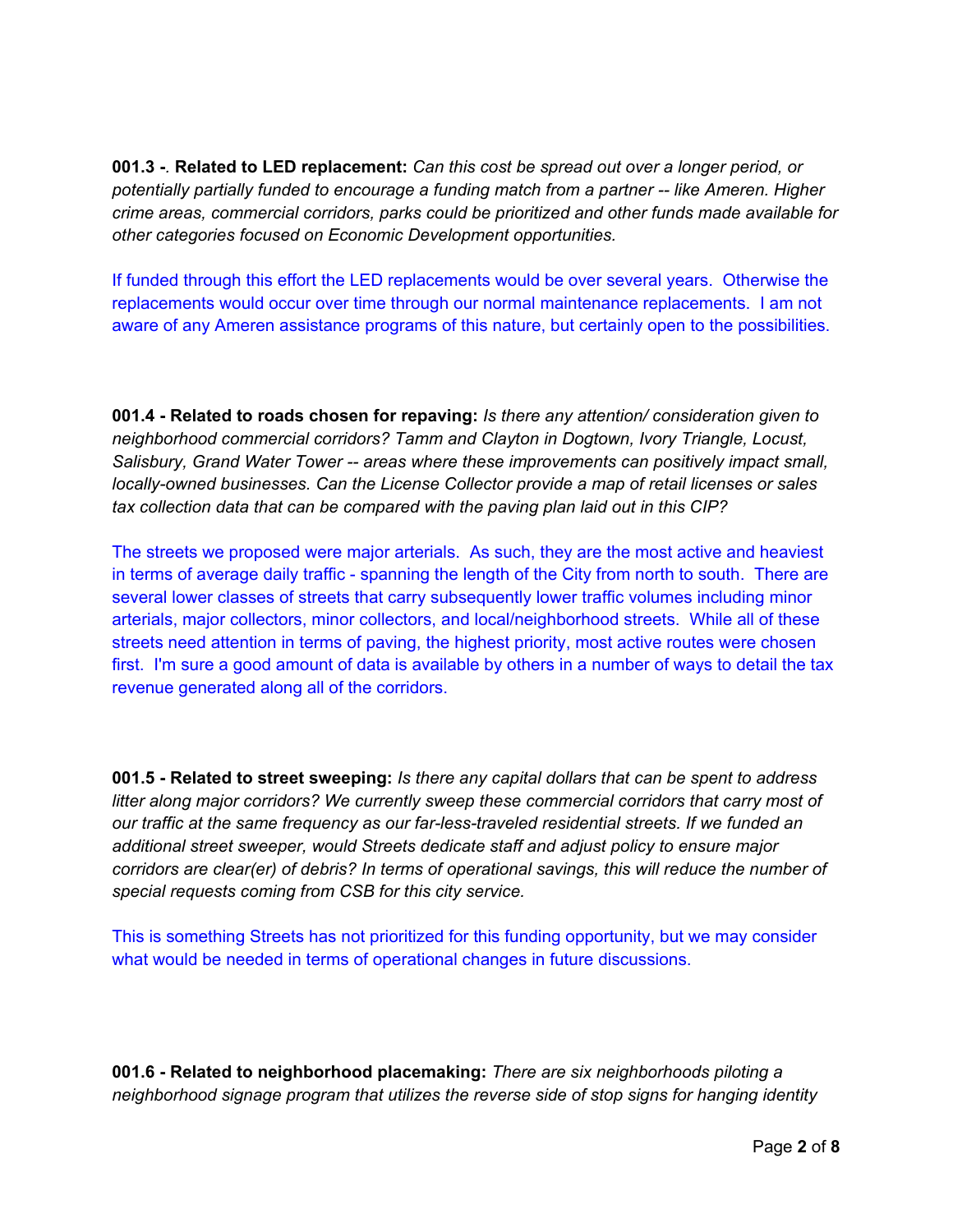*signs for that neighborhood. If funds were made available for a citywide signage program, would Streets support a policy change that would eliminate the need for liability insurance for these signs?* 

This is currently a pilot project and if the Street Department is comfortable with the outcome, we may be open to its expansion.

**001.7 - Related to an Adopt-a-Road program:** *Because litter is an ongoing challenge in the City of St. Louis, has the Streets Division explored an adopt-a-road program to get volunteers to assist on main thoroughfares with participant signage? Also with maintaining planted medians - south Grand, north Kingshighway. Could funds for a signage program that reduced CFS to Refuse could be a cost savings with this upfront capital expense.* 

To my knowledge this concept has not been considered at the City. I am open to new and innovative ways to improve our City and will discuss internally.

**001.8 - Ward capital set aside:** *The neighborhoods have special projects they are working on, some related to capital improvements. Can the CIP include a fund for neighborhood-supported projects allocated to each ward, spent through a participatory budgeting process at the ward level?* 

Oftentimes, Ward Aldermen work directly with neighborhood groups to identify potential capital projects and utilize participatory budgeting processes to support prioritization of these projects. Historically, capital funds and project selection have been spearheaded by each Alderman in their respective wards, so any additional funds allocated to each ward could still be managed in this same manner. As to setting aside additional capital funds on an annual basis however, the limitation is in available funding. A total of 54% of the FY22 Capital budget is currently allocated toward existing debt service obligations and this percentage is 90% of CityWide capital, so the ability to set aside additional discretionary funds over and above the existing ward allocations from current capital sources is severely limited.

**001.9 - Street paving inventory:** Can the CAC be provided the results of the most recent review of city streets?

The most recent review was about 7 years ago and the Street Division can provide under separate cover.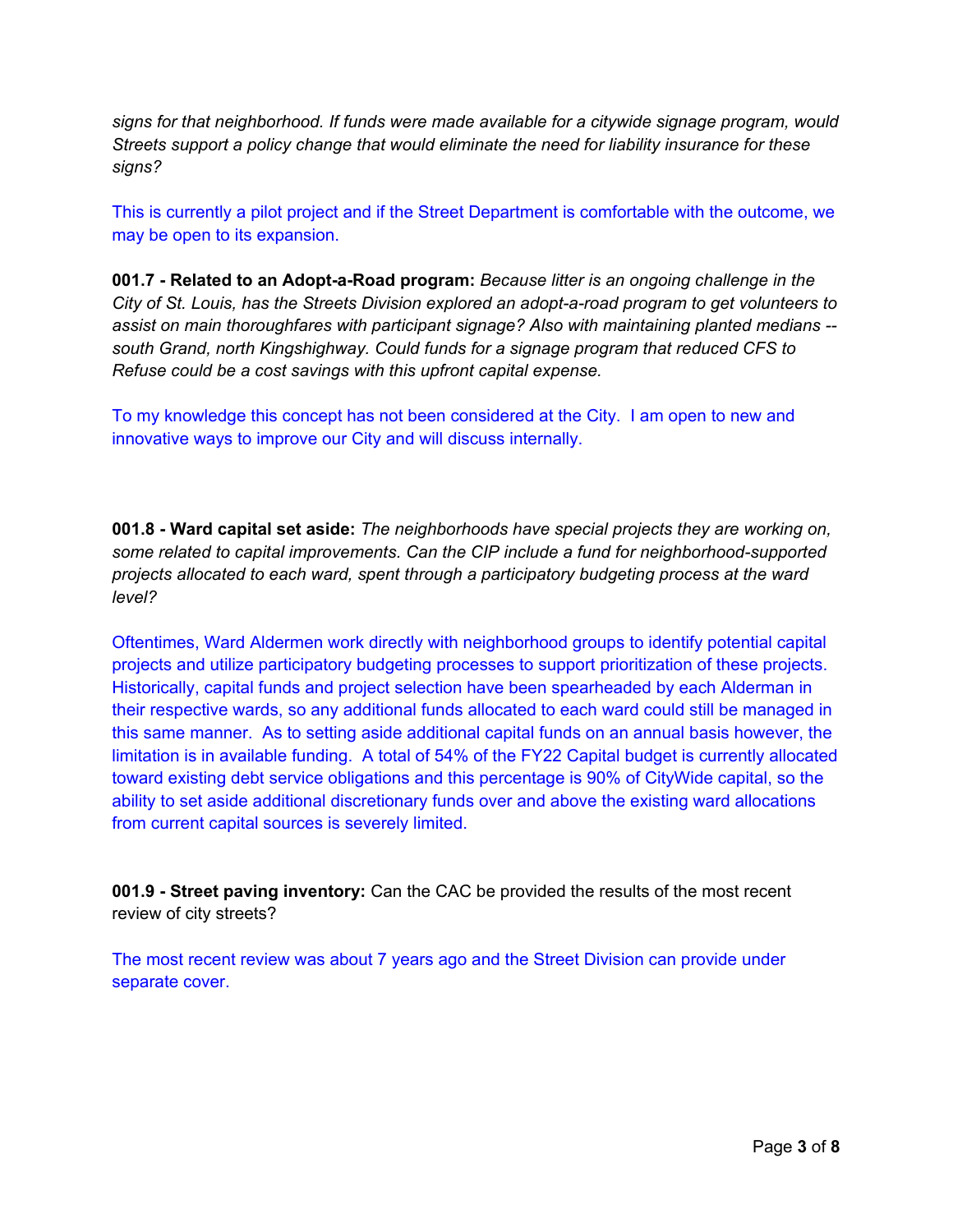**001.10 - Interstate maintenance:** does the city provide any funds for deferred maintenance on our interstate highway system -- particularly, there are exit signs and wayfinding signs on rusted poles; reflector mile-markers that are down; crosswalks that meet city streets need restriping - can the city leverage state assistance by providing funding for some of these items?

Street Department is not aware of any such funding efforts.

**001.11 - Grand at Forest Park Pkwy:** does the city have plans to eliminate this bridge and return that intersection to at-grade? If so, is funding in this CIP for that?

Yes, the City, in partnership with SLU, has completed a conceptual study to eliminate the Grand bridge over Forest Park Parkway. This \$5M project is identified in the CIP as a "Needed" Project with the City providing \$1M in Local Match to support a federally-funded project.

**001.12 - Goodfellow Federal Center:** does the city have preliminary plans for the redevelopment of this large site and are there capital dollars needed to move this forward?

It is anticipated that the Goodfellow Federal Center will be vacant upon the relocation of the USDA Food Safety and Inspection Lab. This is expected to take a year or two (e.g. 2023) after which the Center is to go through GSA's normal disposition process. SLDC is planning on working with the City to try and acquire the site upon it being deemed surplus property. It would be expected that GSA would remediate any contamination from the site and transfer as "clean as possible", (e.g. asbestos issues, potential ground contamination, etc.). Assuming the GSA will not demolish the buildings and further assuming that the buildings are of no value for redevelopment, then demolition funds would be necessary to redevelop site to its fullest potential. There may be some internal roadway improvements needed as well but these could ultimately be provided by a developer.

**001.13 - Related to Feedback from SLPS:** has SLPS had an opportunity to request improvements around public schools needed for improving safety, calming traffic or other desires? Streets Department has an opportunity to work with SLPS to create standard wayfinding signage, crosswalk signs, etc., for public school safety?

Signage should be standardized already, additional installations may be warranted. Streets is open to meeting with SLPS to review safety needs. Funds outside of the department would be needed for any work other than signage or striping.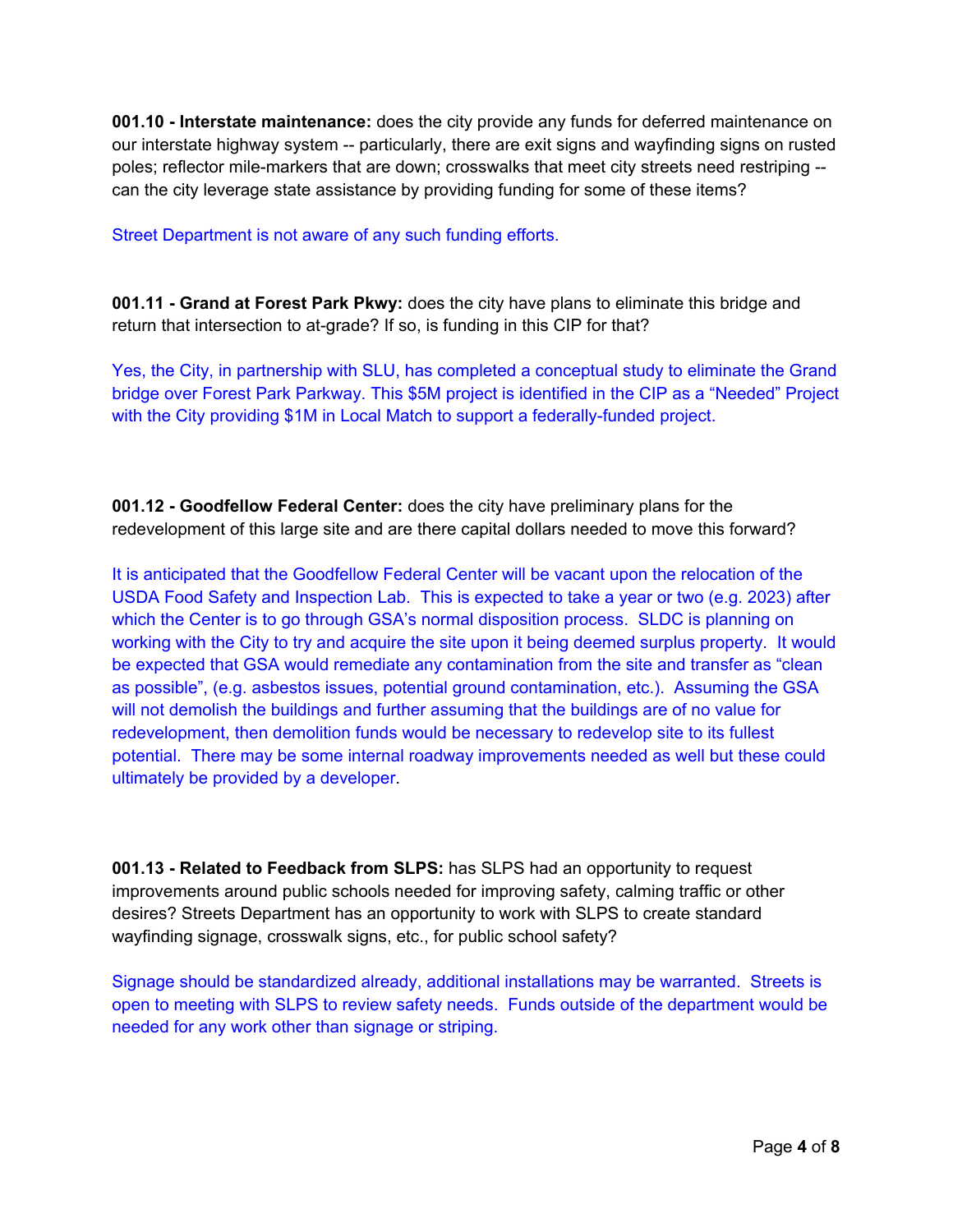**001.14 - Related to Sidewalk Replacement:** the current 50/50 program leaves out LRAowned properties, yes? Has there been any analysis of sidewalk conditions and is there an opportunity to ensure major corridors have intact sidewalks, regardless of adjacent ownership's willingness or ability to fund half of the improvement cost?

There has not been an analysis to my knowledge of sidewalk conditions at these locations. The 50/50 program is based on citizen's contacting the Citizen's Service Bureau to enter into the program with the assistance of their Alderperson.

**001.15 - Related to City Street Cameras:**. *Are the cameras being maintained by the city or is it contracted out? Are they functioning? Is there more information on which wards need what amount of funds to repair / replace cameras?*

Cameras installed by Alderpersons with their ward capital funds are maintained by the Street Department. When repairs are needed, the Street Department does them unless the scope of work is outside their expertise when a contractor is needed.

**001.16 - Related to Sewers:** *Would like to see some of these sewer upgrades to include smart technology to monitor for future issues and increase service life americancityandcounty.com/2021/02/17/hi-tech-sewers-can-help-safeguard-public-healthenvironment-and-economies/* 

The Metropolitan St. Louis Sewer District (MSD) owns and operates sanitary and storm sewers located in the City of St. Louis. Accordingly, capital projects and associated use of "Smart" technology for sewers and associated infrastructure would need to be developed and incorporated by MSD.

**001.17 - Related to Speed Humps:** *The recent policy change means that a traffic study is no longer required for the install of a speed hump on a residential street. How much is the install of a speed hump, on average, and is the only source of funding from Aldermanic ward capital? Does each ward get a set number in the current policy, or just for the wards where the Alder has the funds?* 

The average cost of an asphalt speed hump is \$5000 and is solely funded by ward capital through the Alderpersons. There is no set number on installations. The Alderpersons may spend their funds as they see appropriate.

**001.18 - Related to Traffic Studies:** *Traffic studies have been ordered for several city streets to analyze reducing or adjusting lanes or other safety and calming measures. Is there a database of street segments that are being studied that can be shared? What is the cost of a traffic study? What is the expected turnaround time for each?*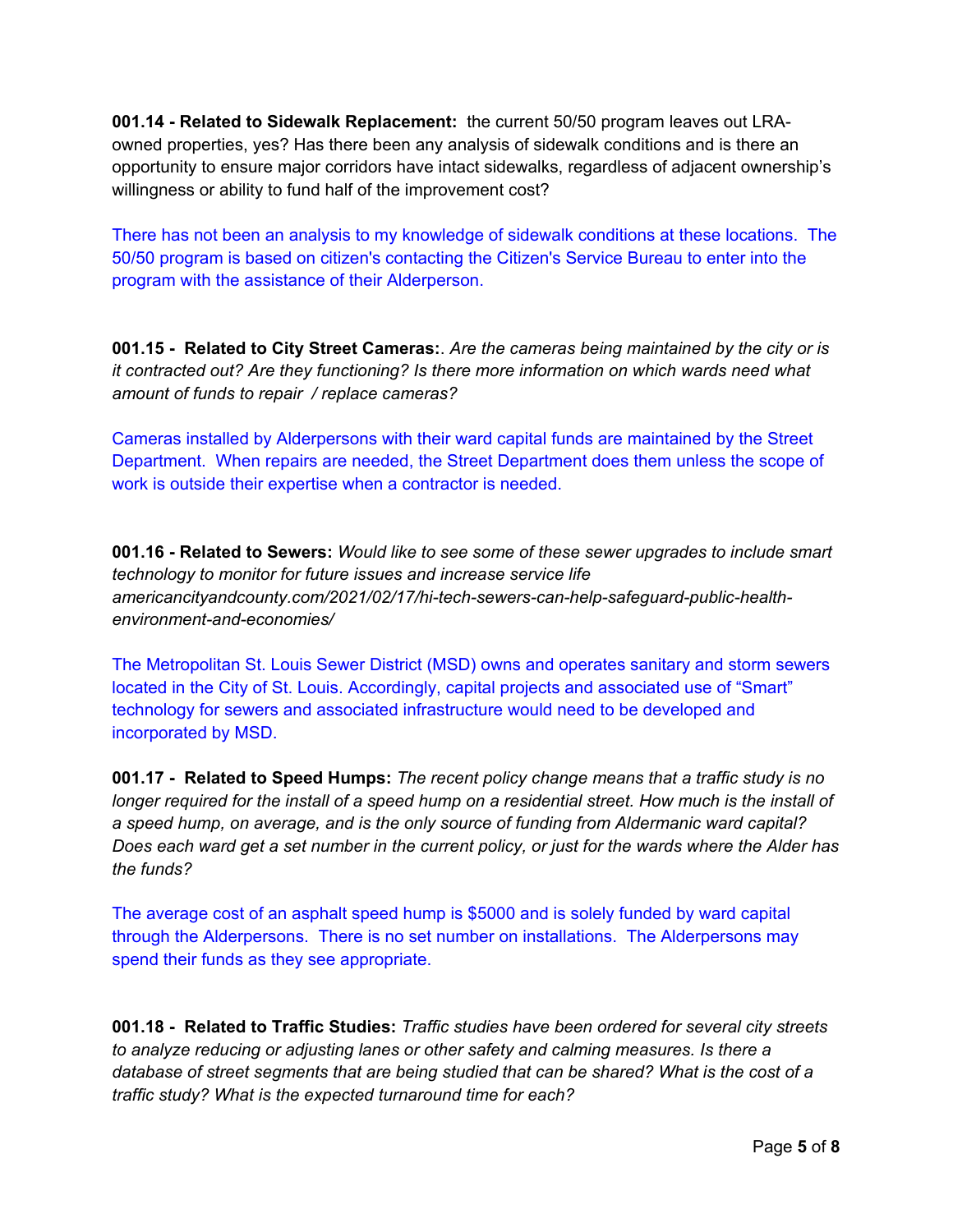BPS has managed the development of multiple traffic studies impacting many Wards in the City. These studies typically involve selected neighborhoods or specific roadway corridors. Depending upon the scope of services, the studies typically cost between \$40,000 to \$60,000 and are funded through  $\frac{1}{2}$  Cent Ward Capital at the request of Aldermen. Traffic studies are conducted through our "On-call" traffic consultants on a Task Order basis. The time to complete a study is typically 4 to 8 months depending upon complexity and level of public engagement. At this time, there has not been a comprehensive database developed for City-wide completed traffic studies.

**001.19 - Related to Banner Holders:** Vacant banner holders are found throughout neighborhoods with no plans for their reuse. Does the Streets Division only remove these via CSB request? Without carried insurance, are these a liability?

The Street Department manages the banner permits. If there are abandoned banners observed, please submit to CSB. Typically we don't hear about organizations that have terminated their existence negating the need for the banner.

**001.20 - Related to Litter Barrels:** *Does the city have a reserve of litter barrels-- also known as trash bins -- to replace those that will be damaged? If not, what is the optimal number to have on hand and what does each cost?* 

Alley dumpsters and roll carts are funded through the Refuse Division's operating budget. Litter barrels on street are generally funded by local Alderpersons.

**001.21 - Related to Morganford :** *Are the pedestrian upgrades made to the Tower Grove South segment of Morganford a lower-cost-than-a-curb-bulbout model that the City is planning to adopt? What is the cost of this upgraded crosswalk?* 

A raised pinned-on concrete bumpout, such as those recently constructed around Tower Grove Park is approximately a similar cost compared to the specialized red-painted bumpout along the northern section of Morganford. However, specific costs are based on final configuration of each particular bumpout.

**001.22 - Related to Downtown :** *As the center of the region, is there a capital fund dedicated to our downtown to match corporate / business leader's investments? The 7th Street plans involve several funding sources, including private dollars, and could be boosted with a commitment of funds annually from the city potentially?* 

Currently, the City does not have a dedicated capital fund to improve downtown infrastructure or to match corporate investments.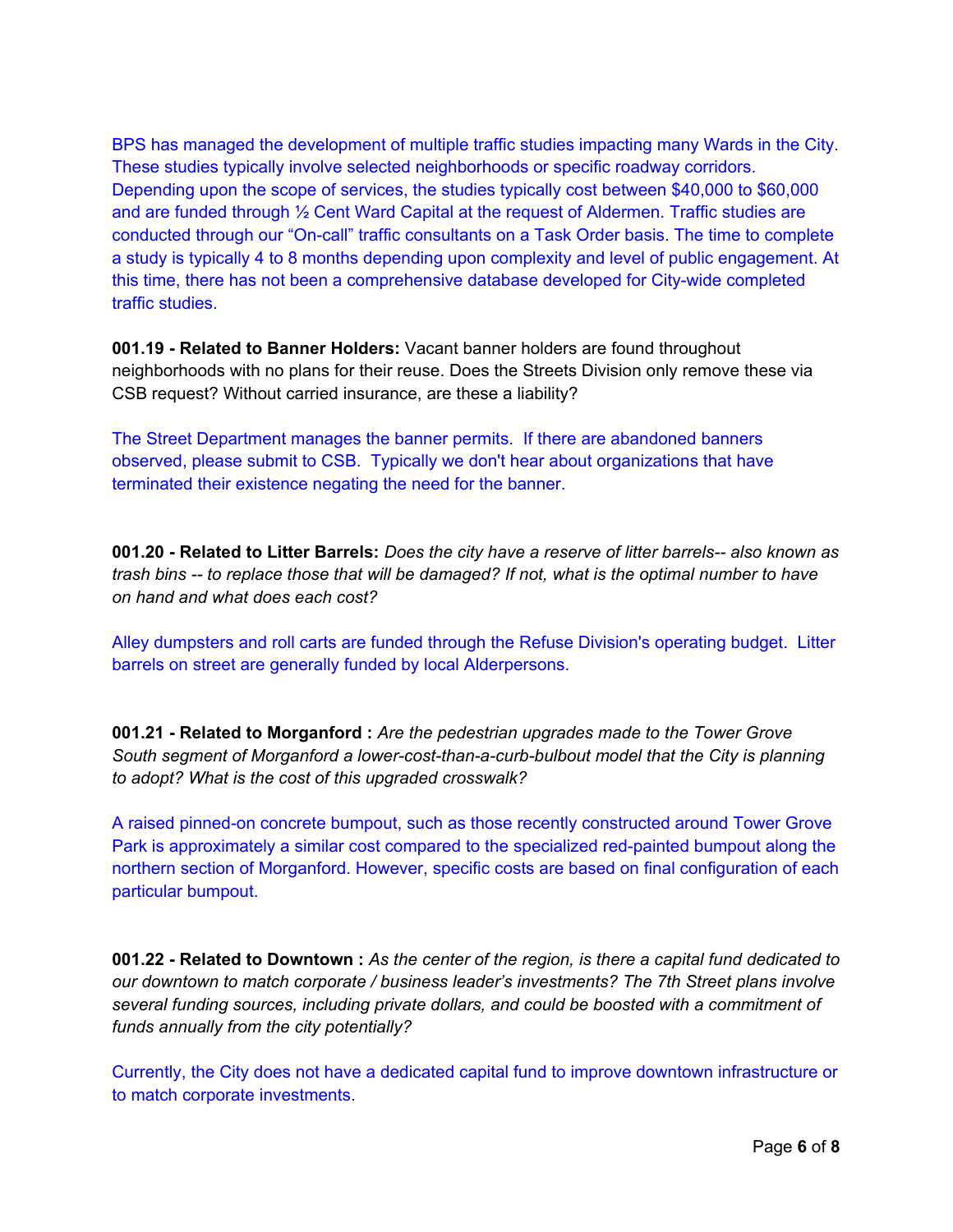**001.23 - Related to Technology :** *Does the CIP include funding for technology upgrades? For instance, tracking street sweepers and allowing the public to do so as well, which is offered in Chicago. Or meeting other equipment needs that will improve efficiencies -- including allowing all permitting to occur and be paid for online?* 

*The FY22 Capital Improvements budget includes a modest \$100k for Information Systems equipment typically for ITSA to replace systems hardware as necessary. However, the FY22 Operating Budget includes \$126k for GPS units for 300 vehicles of the Street Department for real time tracking of service vehicles. Other on-line type permit and collection activities have been achieved through separate agreements with vendors which receive a portion of funds for providing the service (e.g. building permit system.)* 

**001.24 - Related to Summer Youth Employment Opportunities :** *In the 1980s the city hired youth in the summer to assist in maintaining roadways clear of litter. This program was overseen by Operation Brightside. Is there an opportunity to fund capital needs for litter removal and to place young people under the management of the Streets Division through the existing Summer Youth Employment Program?* 

This type of program would be more of an operational budget item as opposed to a capital budget item.

## **CITY RESPONSE**

- **001.1 Related to paving and crosswalk prioritization:**
- **001.2 Related to major corridor paving:**
- **001.3 Related to LED replacement:**
- **001.4 Related to roads chosen for repaving:**
- **001.5 Related to street sweeping:**
- **001.6 Related to neighborhood placemaking:**